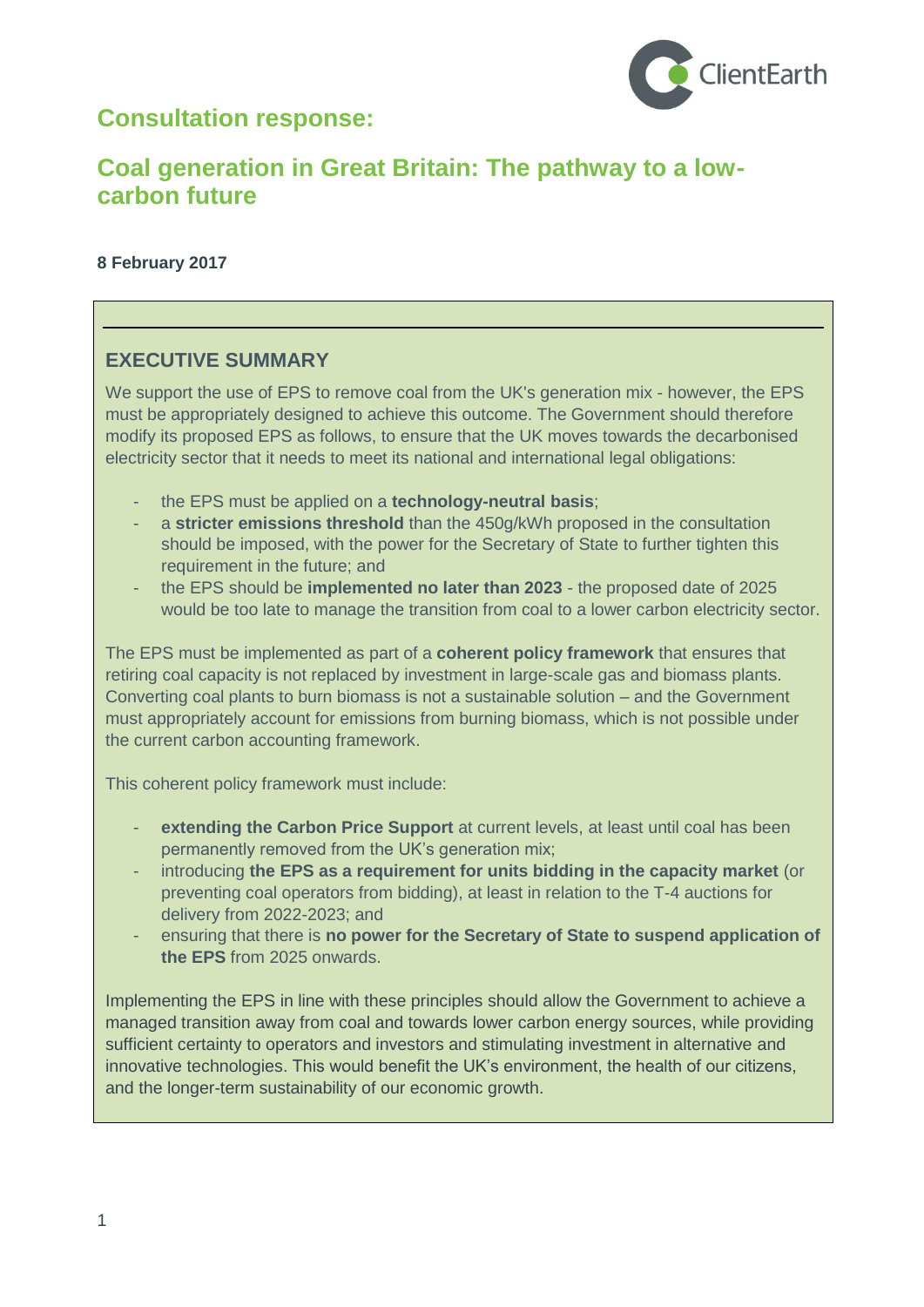

## **BACKGROUND AND GUIDING PRINCIPLES**

- 1. ClientEarth is a leading non-governmental public interest environmental law organisation based in London, Brussels and Warsaw. Within the UK, our work focuses on securing a just transition to a low-carbon energy sector, reducing the emissions of greenhouse gases and protecting the rights of all to breathe clean air. Ensuring an effective and enduring phase-out of coal as a source of fuel for electricity generation would further each of these goals.
- 2. We have long advocated the use of emissions performance standards (EPS) to ensure that the UK can meet its domestic and international emissions reductions obligations and its health and climate change goals. During 2009 and 2010, ClientEarth produced a series of legal submissions and consultation responses to the Government's plans for 'capture readiness' and the Framework for the Development of Clean Coal, and made submissions in relation to the introduction of  $CO<sub>2</sub>$  emissions standards.<sup>1</sup> At European level, we were involved in securing an amendment to the EU Industrial Emissions Directive clarifying the ability of EU Member States to legally introduce  $CO<sub>2</sub>$  EPS for installations covered by the ETS by means other than via EU Integrated Pollution Prevention and Control (IPPC) permits.
- 3. We therefore welcome the Government's commitment to managing a coal phase-out by the introduction of an EPS (either alone or in conjunction with other requirements such as the implementation of CCS technology). The implementation of a technology-neutral EPS, with a progressively tightened emissions threshold, is essential to ensure that the UK meets its obligations under the Paris Agreement, which the Secretary of State acknowledges to be legally binding, as well as its obligations under other national and international legal instruments, such as the Climate Change Act 2008 and under EU law.
- 4. However, to ensure that such action is not merely an endnote to the story of economic factors removing coal from the generation mix, it is essential that the Government acts swiftly to cease all subsidies to coal generation and to implement the high environmental standards that are required to protect human health and the environment - and that would preclude the continued operation of the UK's coal power plants. Moreover, these measures must be placed in the context of a coherent policy agenda, seeking to ensure a low carbon future for the UK's energy sector by replacing coal generation capacity with investment in demand management, energy efficiency and renewable generation and storage technologies, rather than new gas plant and biomass conversions that only result in environmental problem shifting.
- 5. These principles guide our response to the consultation questions below.

<sup>&</sup>lt;sup>1</sup> See ClientEarth, *response to Towards Carbon Capture and Storage A Consultation Document published by Department for Business Enterprise & Regulatory Reform (BERR CCR Consultation),* 11 September 2008; ClientEarth, *response to the DECC consultation on the draft Supplementary Guidance for Section 36 Electricity Act 1989 Consent Applicants for Coal Power Stations*, 29 January 2010; and ClientEarth's submission to the House of Commons Energy and Climate Change Committee, 6 September 2010 ("**CE 2010 submission**"), available at: [http://www.clientearth.org/reports/eps-submission-to-house-of](http://www.clientearth.org/reports/eps-submission-to-house-of-commons-select-committee-call.pdf)[commons-select-committee-call.pdf.](http://www.clientearth.org/reports/eps-submission-to-house-of-commons-select-committee-call.pdf)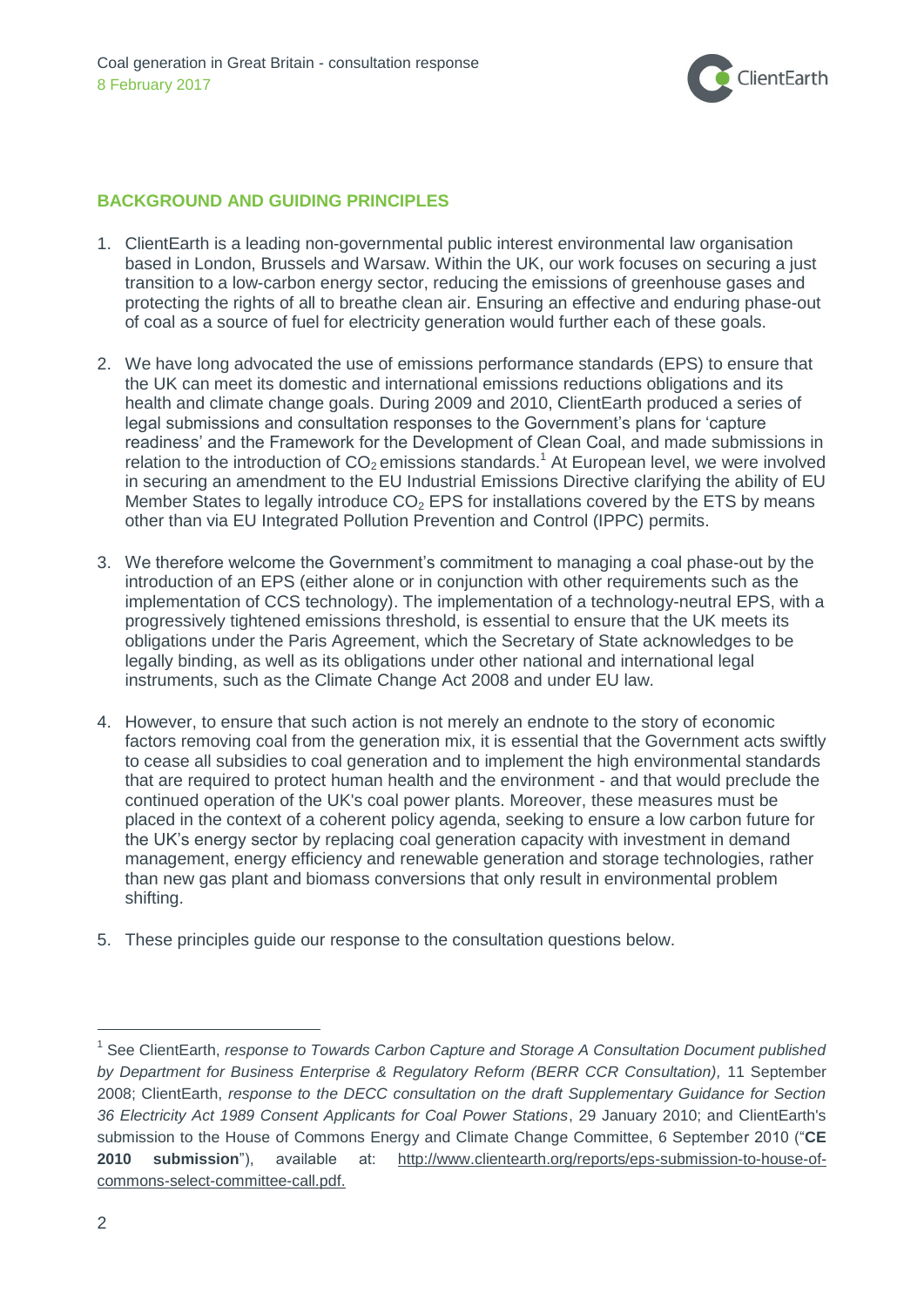

## **UK'S LEGAL OBLIGATIONS REQUIRE AN END TO COAL (AND OTHER FOSSIL FUELS)**

- 6. The UK (like all sovereign states) is subject to a range of international legal obligations, including a number that relate specifically to environmental and climate objectives. In particular, the most significant agreement relating to greenhouse gas emissions is the Paris Agreement, which builds upon the parties' obligations under the United Nations Framework Convention on Climate Change. 2
- 7. We welcome the Secretary of State's acknowledgement in the foreword to the Consultation that the Paris Agreement is legally binding on the UK, and his determination to honour the terms of this Agreement. The 197 states that have signed the Paris Agreement have committed to hold the increase in global temperatures to below 2°C – and to pursue efforts to limit the increase to below  $1.5^{\circ}$ C – above pre-industrial levels (Article 2(1)(a)).
- 8. The 2016 report published by the UK's Committee on Climate Change (the CCC) on "UK climate action following the Paris Agreement<sup>33</sup> indicates that to meet the 1.5 $\degree$ C target, the UK's contribution would need to include a reduction in UK greenhouse gas emissions of 86%-96% by 2050 compared to 1990 levels (with an equivalent reduction of 71%-83% by 2050 to meet the higher  $2^{\circ}$ C target).<sup>4</sup> The CCC's best assessment indicates that this requires full decarbonisation of the power sector by 2050.<sup>5</sup> Full decarbonisation clearly requires as a starting point the removal of coal from the UK's electricity generation mix, and will ultimately also require the removal of gas, diesel, large-scale biomass and other combustion fuels.
- 9. The UK has not merely followed the lead of other countries in relation to the climate change agenda; it has long been at the forefront of the global drive to enshrine climate change targets in law. The Climate Change Act 2008 pre-dates the Paris Agreement, and its enactment meant that the UK was the first country to introduce legally binding targets to tackle climate change. It sets legally binding targets to reduce greenhouse gas emissions in the UK by at least 80% by 2050 compared to1990 levels (Article 1). The carbon budgets, which have been set in accordance with the Act and which provide benchmarks towards achieving the 2050 target, require a reduction of at least 57% by 2030.
- 10. The CCC's 2016 briefing note "Meeting Carbon Budgets" 6 re-states its previous conclusion that meeting the 57% overall target will require a reduction of 67% in emissions from the UK's electricity generation sector compared to *current* levels. The CCC concludes that this in

 $2$  The UK signed the Paris Agreement on 22 April 2016, and ratified it on 16 November 2016. The Agreement entered into force on 4 November 2016, thirty days after the date on which at least 55 states accounting in total for at least an estimated 55% of total global greenhouse gas emissions had ratified the Agreement.

<sup>&</sup>lt;sup>3</sup> The text of the report is available at: [https://www.theccc.org.uk/wp-content/uploads/2016/10/UK-climate](https://www.theccc.org.uk/wp-content/uploads/2016/10/UK-climate-action-following-the-Paris-Agreement-Committee-on-Climate-Change-October-2016.pdf)[action-following-the-Paris-Agreement-Committee-on-Climate-Change-October-2016.pdf.](https://www.theccc.org.uk/wp-content/uploads/2016/10/UK-climate-action-following-the-Paris-Agreement-Committee-on-Climate-Change-October-2016.pdf)

 $<sup>4</sup>$  Ibid. Table 2.3 of page 30.</sup>

 $<sup>5</sup>$  Ibid. Table 3.1 on page 38.</sup>

<sup>6</sup> The CCC's briefing note *Meeting Carbon Budgets – the implications of Brexit for UK climate policy* is available at: [https://www.theccc.org.uk/wp-content/uploads/2016/10/Meeting-Carbon-Budgets-](https://www.theccc.org.uk/wp-content/uploads/2016/10/Meeting-Carbon-Budgets-Implications-of-Brexit-for-UK-climate-policy-Committee-on-Climate-Change-October-2016.pdf)[Implications-of-Brexit-for-UK-climate-policy-Committee-on-Climate-Change-October-2016.pdf.](https://www.theccc.org.uk/wp-content/uploads/2016/10/Meeting-Carbon-Budgets-Implications-of-Brexit-for-UK-climate-policy-Committee-on-Climate-Change-October-2016.pdf)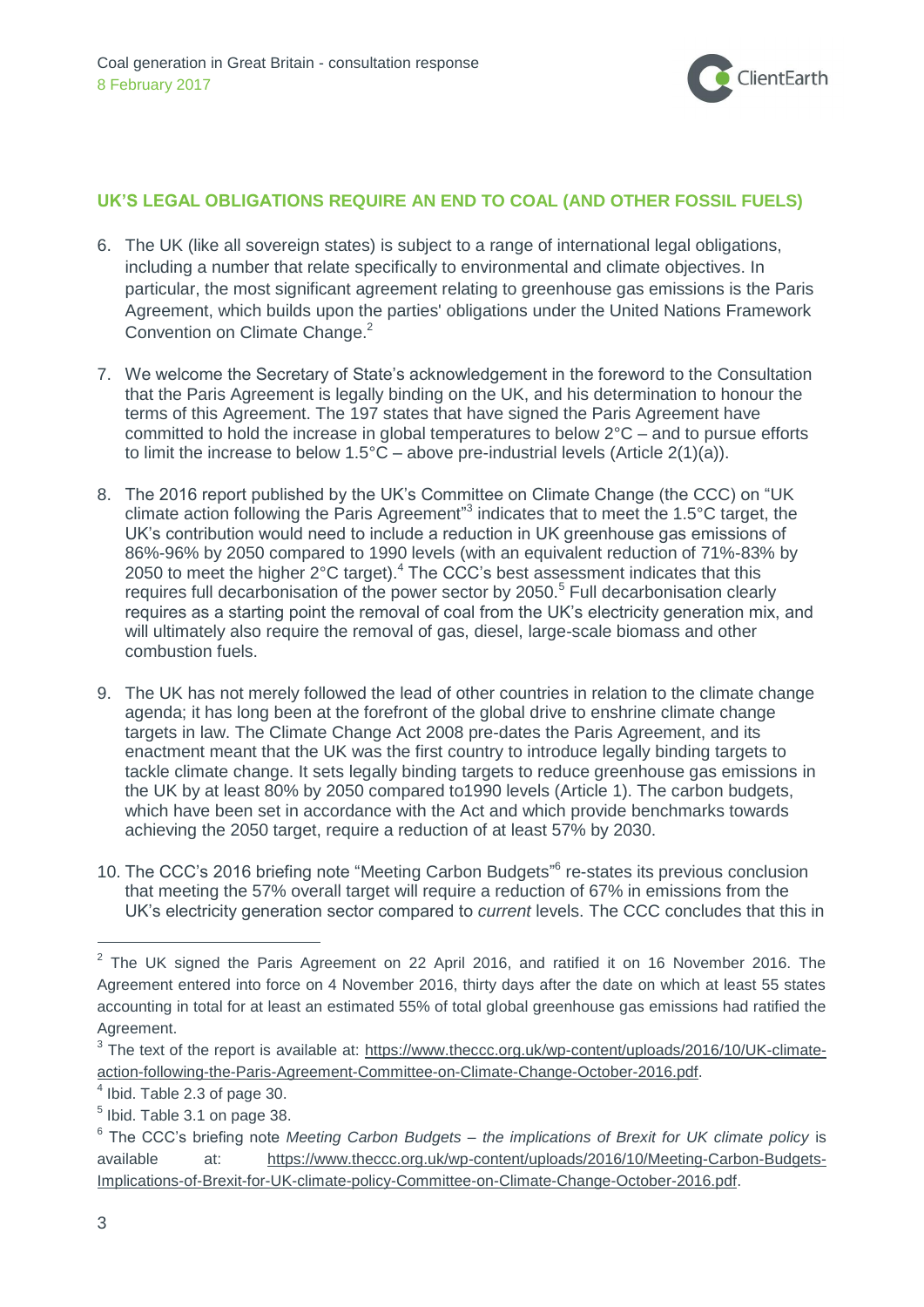

turn will require the closure of the UK's existing coal plants, as well as significant new investment in renewables and in flexibility (specifically, in interconnection, demand-side response, storage and flexible back-up capacity).

- 11. The UK is also subject to a range of environmental obligations by way of its ongoing membership of the European Union. The Government's acknowledges in the Consultation that it will continue to apply EU legislation at least until the UK has left the EU. In particular, the Consultation notes the limits on emissions placed on power plants by the Industrial Emissions Directive (the IED). Notably, the IED does not impose any limits on  $CO<sub>2</sub>$ emissions – and specifically states that "*this Directive does not prevent Member States from maintaining or introducing more stringent protective measures, for example greenhouse gas emission requirements, provided that such measures are compatible with the Treaties and the Commission has been notified*". 7
- 12. This confirms the principle that no provision of EU law prohibits the UK from implementing broader and more stringent restrictions on greenhouse gas emissions – including on  $CO<sub>2</sub>$ emissions – than are otherwise provided for in EU law. On the contrary, EU law and policy encourages Member States to significantly reduce greenhouse gas emissions: for example, the EU's 2030 climate and energy framework seeks a reduction in greenhouse gas emissions of 40% by 2030 compared to 1990 levels.<sup>8</sup>
- 13. It is therefore clear that the UK's national and international legal obligations both permit and require the UK to take immediate and decisive steps to reduce its greenhouse gas emissions levels – and an essential step in this process will be the removal of coal from the UK's generation mix.

# **RESPONSE TO QUESTIONS**

## **Question 1 – putting closure of unabated coal into effect**

#### **ClientEarth supports the use of EPS to remove coal from the UK's generation mix**

- 14. We support the use of an EPS (whether alone or in conjunction with additional measures) to remove coal from the UK's generation mix. The EPS should be implemented in accordance with the following principles.
	- a. First, implementation of the EPS should aim to remove all coal from the UK's generation mix, not just "unabated" coal. This is due to the various detrimental effects that arise from the on-going combustion of coal that has been abated in the sense of reduced CO2 emissions, and that should be addressed by implementation and enforcement of appropriate environmental standards and regulation. These effects include, in particular:

 $<sup>7</sup>$  See Recital (10) of the IED,</sup>

<sup>8</sup> The Commission's communication *A policy framework for climate and energy in the period from 2020 to 2030* is available at: [http://eur-lex.europa.eu/legal](http://eur-lex.europa.eu/legal-content/EN/TXT/PDF/?uri=CELEX:52014DC0015&from=EN)[content/EN/TXT/PDF/?uri=CELEX:52014DC0015&from=EN.](http://eur-lex.europa.eu/legal-content/EN/TXT/PDF/?uri=CELEX:52014DC0015&from=EN)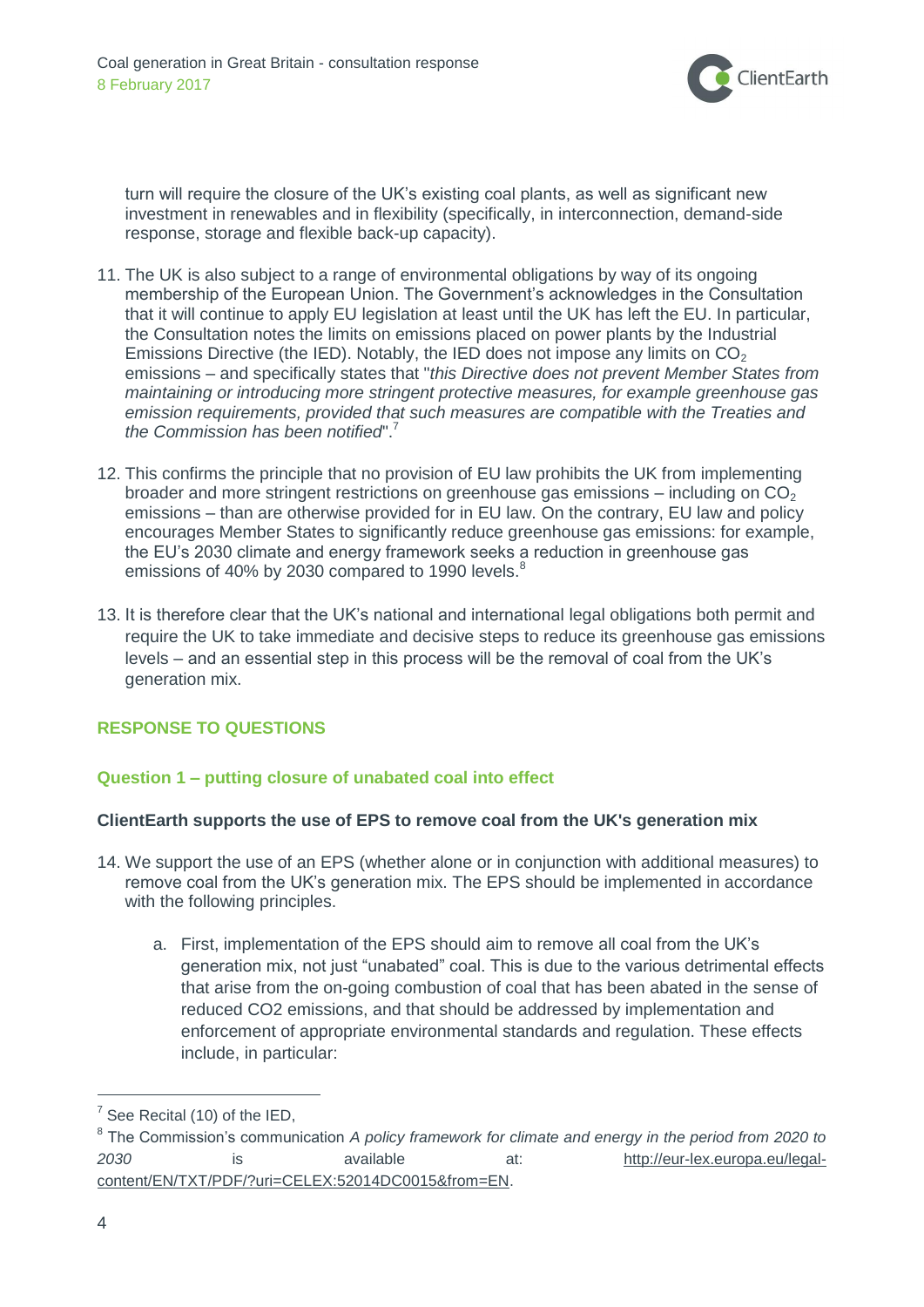

- i. The additional detrimental effects of burning coal on human health and the environment. These effects are various, but include in particular the effects of pollutants such as SOx and NOx on air quality, resulting both in harm to human health (in particular for communities located in the vicinity of the relevant plants) and to the broader ecosystems. These effects are not resolved simply by limiting the amount of CO2 emitted by coal power plants. They could however be alleviated at least in part by the strict enforcement of IED standards - which has not always been the case in the UK.<sup>9</sup>
- ii. The harmful "supply-side" consequences that arise from burning coal, arising in particular in the context of mining and transporting the coal prior to combustion. Particular harm occurs in the context of open-cast mining, and in relation to the mining and transport of coal from countries with lower standards in relation to the protection of human health, human rights, and the environment. Moreover, the transport of coal (often from overseas) is resource-intensive. Abatement of CO2 emissions by coal power plants has no impact on these supply-side consequences.
- b. Second, the EPS should be implemented on a technology-neutral basis. While the EPS as currently envisaged in the Consultation is designed only to catch "unabated" coal plants, the EPS should in fact apply on a technology-neutral basis to ensure policy consistency. It is inconsistent with the stated goal of reducing the carbon intensity of the UK's generation sector to focus only on one fossil fuel while disregarding other fuels that contribute to achieving many similar negative impacts on the environment and human health.
- c. Third, implementation of the EPS should achieve an emissions reduction greater than that which would otherwise be achieved under existing and projected market conditions.
	- i. The EPS should ensure either the modernisation or removal of combustion plants that would not otherwise occur, such as by imposing a strict emissions threshold that cannot be met (absent such modernisation) by combustion plants that are expected to remain in operation beyond the date on which the EPS is implemented.
	- ii. This goal could be achieved in part by implementing the EPS via legislation that provides for the emissions threshold to be progressively tightened. This will ensure that plants not initially constrained by the EPS become constrained in future, while granting operators sufficient opportunity to invest in modernisation (and for investors to invest in alternative technologies). This will help the UK achieve the required decarbonisation of its electricity sector by 2050 (as discussed in paragraph 8 above).
- d. Fourth, the EPS must form part of a broader, coherent policy framework that promotes the replacement of decommissioned coal capacity with low carbon

<sup>&</sup>lt;sup>9</sup> See for example the European Court of Justice's decision finding that the UK had failed to apply the correct pollution standards to Aberthaw power plant: Case C-304/15 *- European Commission v UK*.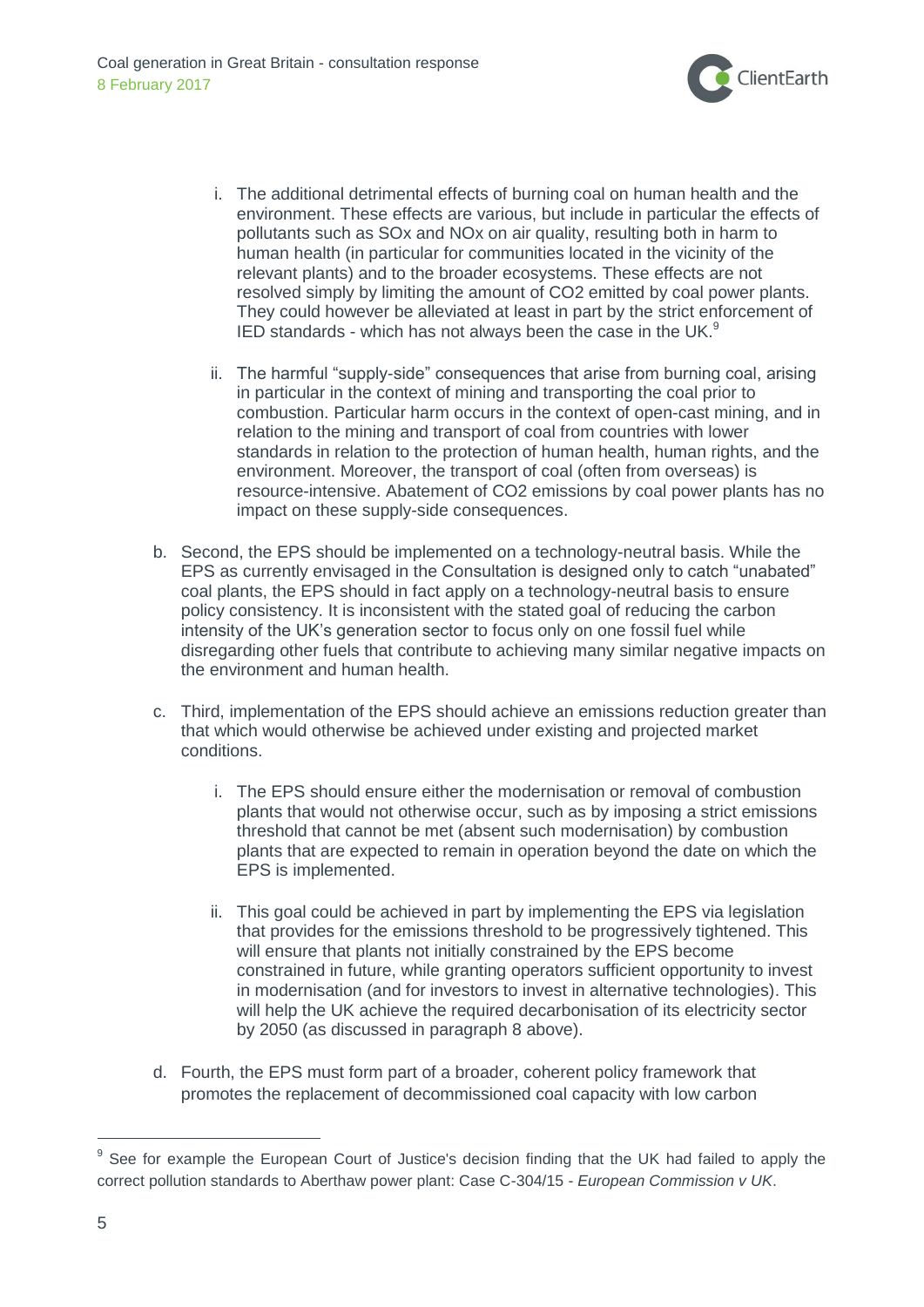

solutions, including renewable generation capacity, demand-side response, interconnection and storage technologies. This policy framework will be an important part of the Government's imminent Emissions Reduction Plan and must, in line with the Plan as a whole, provide for continued transparency and accountability of progress towards meeting policy goals. Decommissioned coal should not simply be replaced by gas, biomass or diesel – each of which has its own significant impacts on the environment and human health.

15. Implementation of the EPS in accordance with the above principles has the potential to achieve a managed transition away from coal. As currently designed, however, it seems that neither option 1 nor option 2 may achieve this outcome. The Government must therefore adopt certain modifications to the current form of its proposals, so as to remove loopholes and avoid environmental problem shifting. We consider below the form that these modifications could take in relation to each of options 1 and 2.

## **Comments applicable to both options 1 and 2**

- 16. The Government states at paragraph 45 of the Consultation that its proposals seek to "*achieve the desired effect of reducing the carbon intensity of the generation sector*". To ensure that this is achieved, the Government must modify each of options 1 and 2 in the following ways, as further explained in paragraphs 18 to 20 below:
	- a. introduce a technology-neutral EPS (paragraph 18),
	- b. with a lower  $CO<sub>2</sub>$  emissions threshold than currently proposed (paragraph 19), and
	- c. this standard should come into force earlier than suggested (paragraph 20).
- 17. Without these amendments to the Government's proposals, there is a clear risk of sending a signal to investors that the Government welcomes investment in large-scale gas power plants and biomass conversions, rather than in demand management, energy efficiency and renewable generation and storage technologies.
- 18. *Technology-neutrality* could be achieved simply by removing or amending two of the requirements proposed at paragraph 40 of the Consultation, as follows:
	- a. That the EPS apply only to units that use solid fossil fuels. Given the stated goal of decarbonising the electricity generation sector, there is no objective rationale for focussing only on one category of fuel. To the extent that evidence indicates that other fuels would already comply with the EPS, there is no downside to extending the EPS to such fuels. On the other hand, to the extent that other fuels *do not* comply with the EPS, it is inconsistent with the Government's decarbonisation goals to implement the EPS only in relation to solid fossil fuels. This condition should be removed or broadened to extended to include other greenhouse gas emitting combustion fuels (such as gas, diesel and non-waste biomass).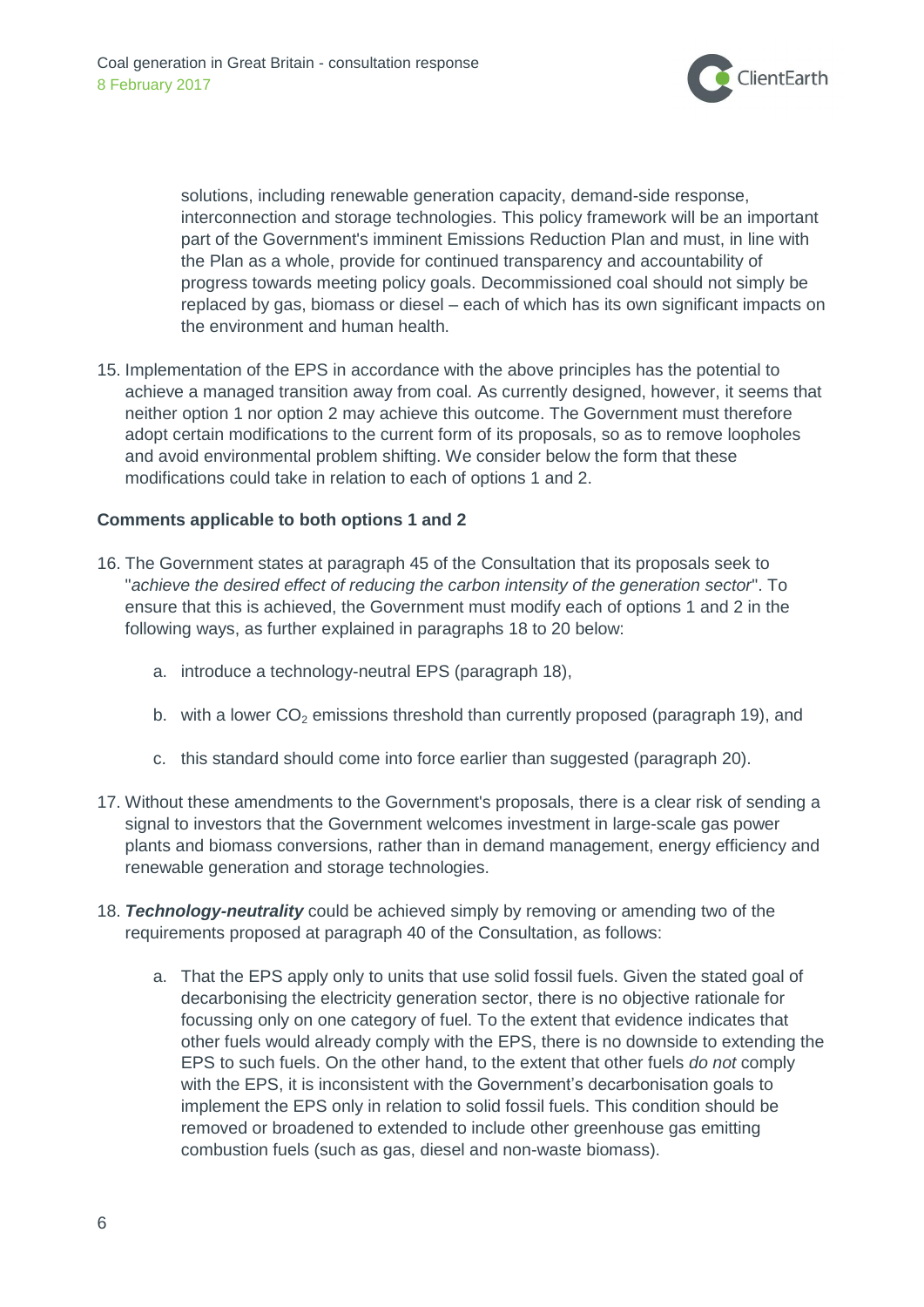

- b. That the units were commissioned before 1987. This date has been chosen specifically to ensure that the EPS extends only to existing coal power plants. Again, there is no objective rationale for such a restriction, which is inconsistent with the Government's stated intention to decarbonise the electricity generation sector. This restriction on the applicability of the EPS should be removed.
- 19. *A stricter emissions threshold* than the 450g/kWh proposed in the consultation should be imposed. This will help the UK achieve the required decarbonisation of its electricity sector by 2050 (as discussed in paragraph 8 above). This applies in relation to each of the massbased and concentration-based EPS considered under options 1 and 2 respectively.
	- a. We agree with the statement in paragraph 45 of the Consultation that applying the mass-based EPS to existing coal power plants would be insufficient to ensure closure by 2025 – and agree that if this were to be implemented, it would certainly need to be supported by an obligation to implement CCS. However, as explained below, there are a number of risks and uncertainties regarding the effectiveness of the CCS requirement (as currently envisaged). It is therefore essential to set the emissions threshold under the EPS at the strictest possible level to ensure the lasting removal of coal from the UK's generation mix.
	- b. Moreover, as explained above, the EPS should be established on a technologyneutral basis. The CCS requirement will likely apply only in relation to existing coal power plants. To ensure that any investment in new combustion plants is directed towards only the cleanest and most efficient modern technologies, the EPS must be set at a level which will deter or prevent the operation of inefficient combustion plants. We consider that for simplicity and as a starting point, the mass-based EPS under option 1 could be fixed at 350g/kWh, with the legislation implementing the EPS granting the Secretary of State the power to progressively introduce lower emissions thresholds in coming years.
	- c. While the proposed concentration-based EPS of 450g/kWh under option 2 should secure the removal of "unabated" coal from the UK's generation mix, the Government's decarbonisation aims require an EPS that discourages investment in all but the cleanest and most efficient modern technologies. ClientEarth has previously argued for an EPS of 350g/kWh to be applied to new combustion plants.<sup>10</sup> Given recent technological progress, the UK's international legal obligations and changes in the economic conditions governing the electricity market – not least BEIS's modelling, which shows that all UK coal plants will have closed by 2022 due to economic factors – now could be the appropriate time to extend an EPS of 350g/kWh to all combustion plant (whether new or existing). As above, the legislation implementing the EPS granting the Secretary of State the power to progressively introduce lower emissions thresholds in coming years.

 $10$  See in particular paragraph 8 of the CE 2010 Submission.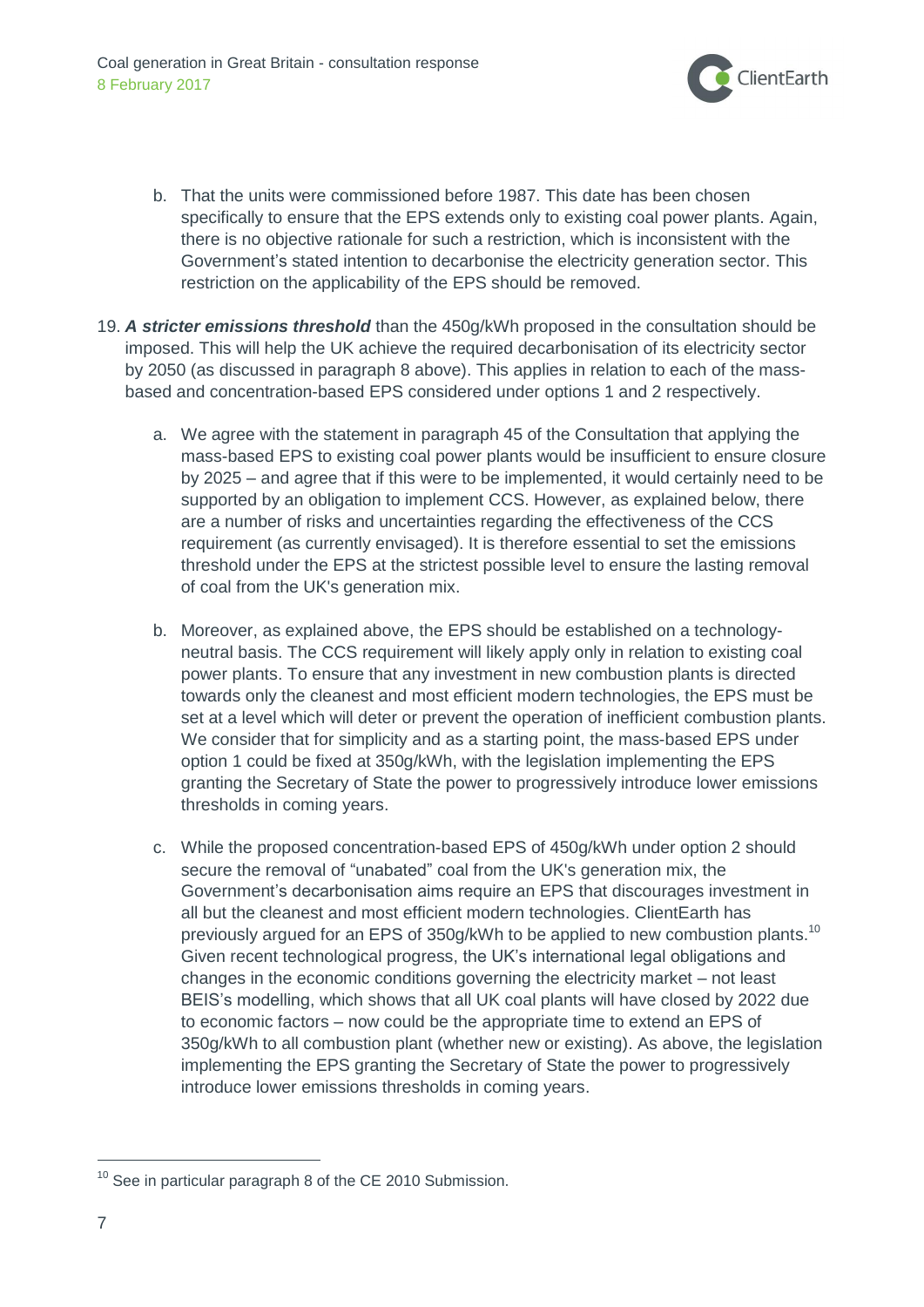

- 20. *The EPS should come into force no later than 2023.* 2025 is extremely unambitious and will likely be too late to materially influence the rate of closure of the UK's coal-fired power plants. BEIS's modelling shows that economic factors will have forced coal plants to shut down by 2022. Consequently, to ensure that the Government's actions achieve a managed transition away from coal, the Government must ensure that coal is removed from the generation mix as soon as possible – and certainly no later than the beginning of 2023. Bringing forward implementation of the EPS (under either of options 1 or 2) to this date should have no material impact on the finances of coal operators under the central scenario modelled by BEIS. It would, however, immeasurably strengthen the Government's ability to effectively manage the transition, and would provide considerably greater certainty for investors in alternative technologies.
- 21. It should be noted that no coal power plants have successfully bid in the T-4 capacity market auctions for three-year refurbishment contracts, including in the most recent T-4 auction in December 2016.<sup>11</sup> It is clear that operators are preparing themselves for closure in the shortto-medium term, rather than seeking to prolong the life of their ageing plants at a time when they are well aware that they will face increasingly strict performance standards and restrictions on running hours. Bringing forward the EPS implementation date would therefore have no impact on capacity that has already been secured through the capacity market.

## **Comments specific to option 1**

- 22. There are certain risks inherent in pursuing a combined "mass-based EPS plus CCS" approach.
- 23. As regards the definition of the EPS: regardless of whether the Government agrees that a lower limit of no more than 350g/kWh should be applied, it is clearly not appropriate to apply the assumed 85% baseload load factor which is currently applicable to new power plants under section 57 Energy Act 2013 to existing coal-fired power plants. The existing plants are old and are subject to greater rates of outage and maintenance and consequently can be expected to operate at a lower load factor. For this reason, it would be appropriate to implement the EPS based on a lower assumed baseload load factor.<sup>12</sup>
- 24. The Consultation envisages an obligation to "demonstrate" CCS technology on at least 300MW of a station's capacity, and seeks views on whether a greater proportion might be appropriate. We presume that the reference to "demonstration" should rightly be read as a requirement for operational CCS technology to be installed, given that CCS technology has now advanced to a stage where this is technically feasible.
- 25. Retrofitting CCS on existing, ageing coal-fired plants in time to meet entry into force of the EPS would be economically challenging. However, for the purposes of designing the CCS obligation, it must be assumed that this is economically viable. The Government would therefore need to set the CCS requirement at or near to 100% of each unit's capacity –

 $11$  Whilst two coal-fired plants operated by EDF – Cottam and West Burton – won three year contracts in the T-4 auction for delivery in 2018/2019, these were subsequently rescinded.

 $12$  For example, a baseload load factor of 60% could be used, in line with statements made in the UK's submissions to the LCP BREF process regarding the baseload operation of existing plants.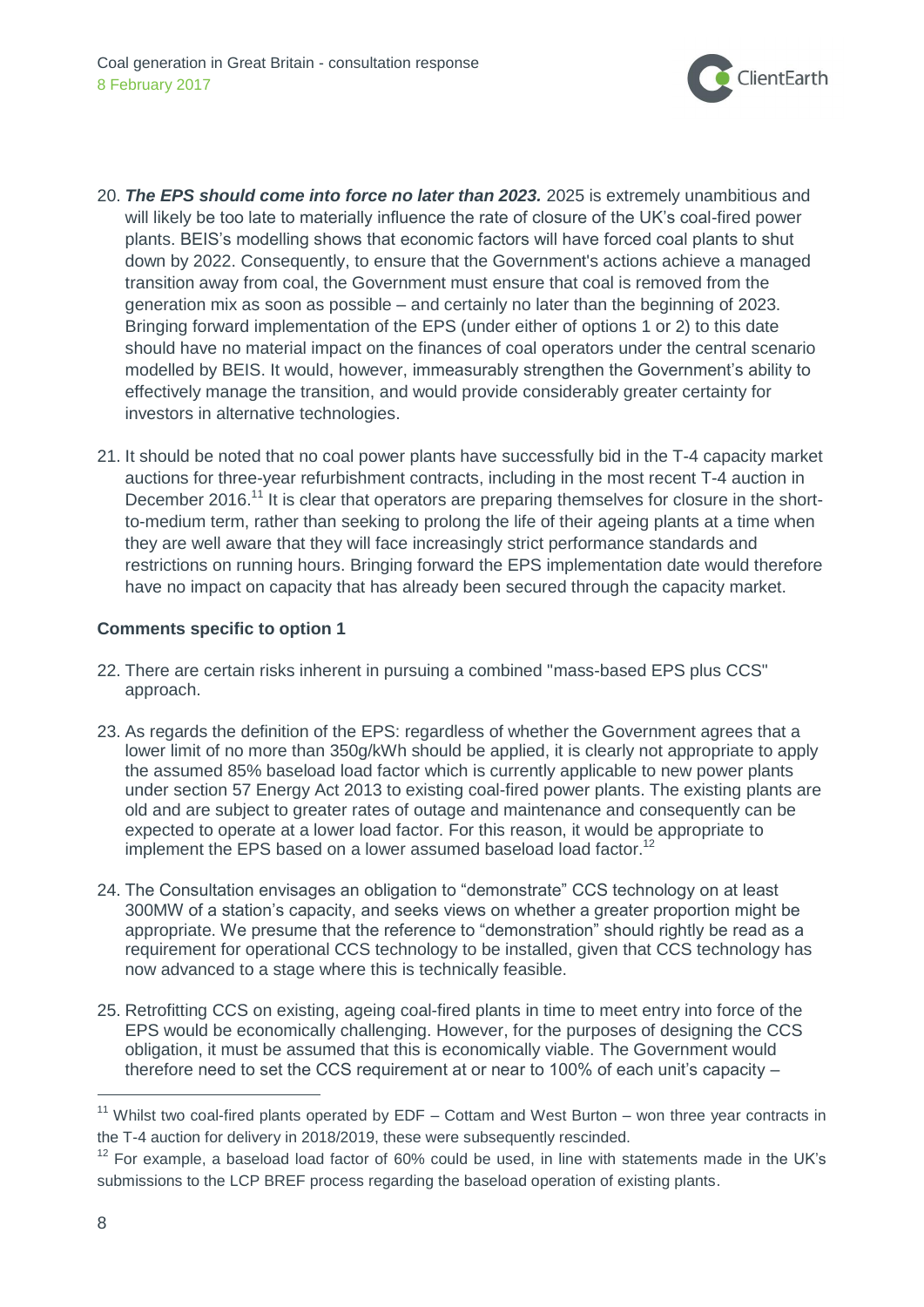

otherwise there is a clear risk that operators may be able to retrofit CCS to a limited number of units or amount of capacity, while continuing to burn unabated coal with no prospect of capture or storage in the remaining units / capacity. Any lesser requirement would be inconsistent with the imperative need to reduce carbon emissions to meet the Government's emissions reductions targets and comply with its international legal obligations.

- 26. Additionally, we note that option 1 as proposed applies to entire power plants, whereas option 2 would apply to each unit. This distinction is not made consistently throughout the document,<sup>13</sup> and we consider that it should not be made at all. It is clearly appropriate for the concentration-based EPS in option 2 to apply to units, to avoid the risk of "averaging" across an individual plant. Similar considerations apply to the requirements under option 1 – especially if the CCS requirement is set at less than 100% of plant capacity. It would not be appropriate for an operator to be able to run multiple units, unless each unit were to be equipped with CCS technology and individually meet the EPS.
- 27. It should also be noted that the dual approach taken by option 1 opens up the possibility that a future Government could try to un-pick the transition away from coal by removing the CCS obligation. This would leave only the mass-based EPS, which as noted is insufficient to secure a lasting removal of coal from the UK's generation mix.

#### **Legal mechanisms for implementing either option 1 or option 2**

- 28. We presume that the Government would seek to enact primary legislation to implement the EPS (and CCS, if applicable) obligations, since neither section 57 of the Energy Act 2013 nor any other legislation of which we are aware appears to provide a sound basis for bringing forward secondary legislation on this topic.<sup>14</sup>
- 29. This legislation should grant the Secretary of State the power to implement stricter EPS in future, in line with technological and environmental developments. This will allow the Government greater flexibility going forwards to ensure that it is able to meet its emissions and health goals, including as they develop in line with future national targets and international agreements. However, it is of course essential that this legislation does not grant the Secretary of State any power to weaken the EPS as initially implemented: otherwise, operators and investors would be sent very mixed signals and would be unable to rely on 2023 (or 2025, if the proposed date is retained) as a "hard" end date for coal.
- 30. We note that there is no real risk of successful judicial review of primary legislation Parliament is sovereign and competent to pass whatever legislation it chooses, and unlike in some other countries the UK courts cannot strike down primary legislation.<sup>15</sup> In our view, it is also the case that the risk of a successful claim for compensation by one or more coal plant

<sup>&</sup>lt;sup>13</sup> For example, the first bullet at paragraph 45 refers to application of the mass-based EPS (under option 1) to "*existing coal units*".

<sup>&</sup>lt;sup>14</sup> We also understand that there is no intention to take a permitting approach, for example by way of amendments to the Environmental Permitting Regulations 2013.

<sup>&</sup>lt;sup>15</sup> The risk of successful judicial review of secondary legislation would also be limited, assuming it was implemented pursuant to an appropriate provision of primary legislation.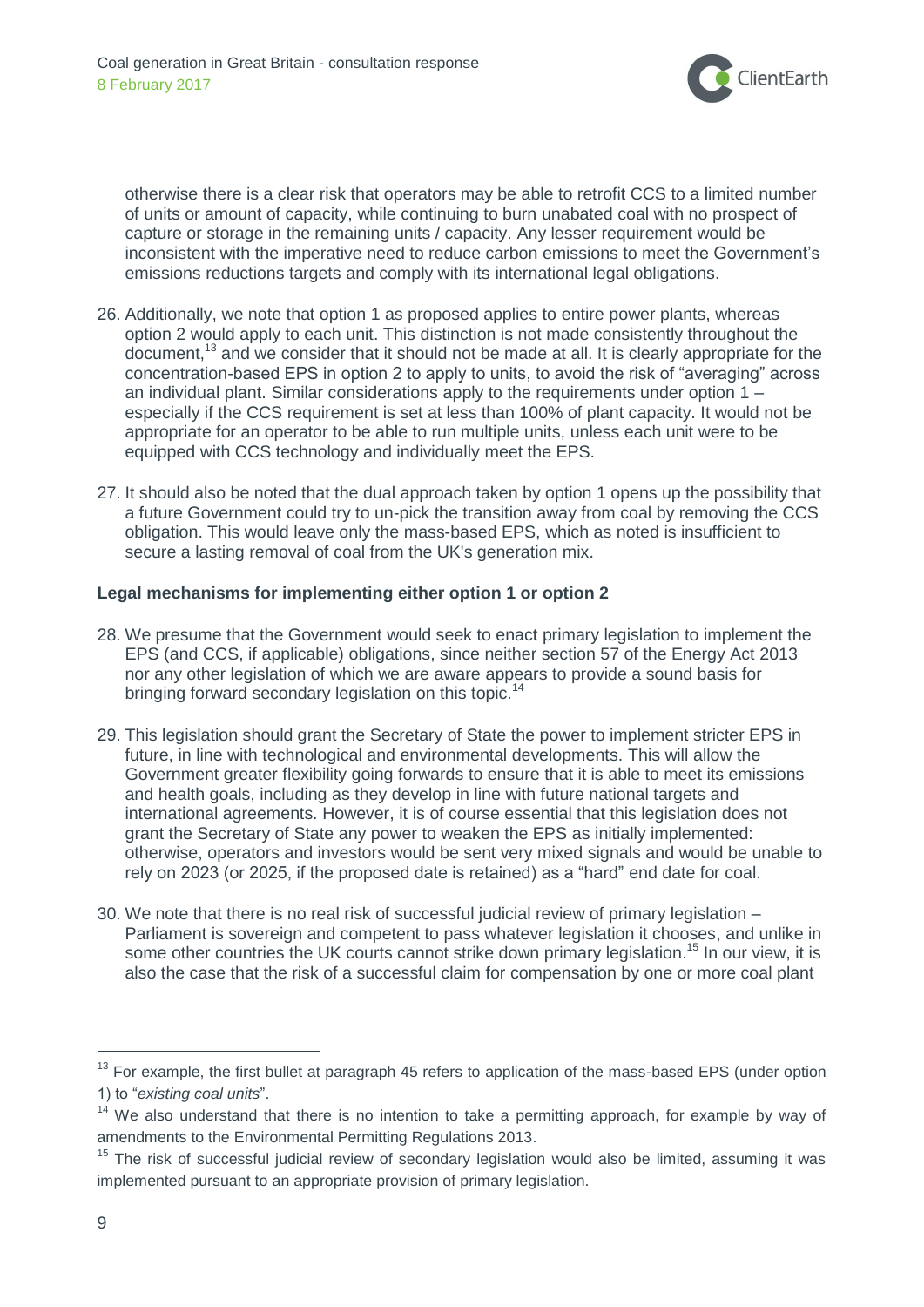

operators is extremely limited - and all the more so if, as expected, the implementing legislation is passed a number of years in advance of entry into force.<sup>16</sup>

#### **Comments on BEIS's impact assessment**

- 31. The impact assessment much like the main body of the Consultation places undue emphasis on investment in gas power to replace coal-fired plants following implementation of the EPS. For example, the impact assessment states that the second of the three objectives of intervening is to "*increase revenue certainty for investment in new flexible plants, such as gas*" (making no reference to alternative technologies).
- 32. While gas clearly has an important role to play in the UK's generation mix, the same is true of renewables (in particular given recent advances in storage technologies and dramatic reductions in the cost of wind and solar). Moreover, investment in demand management, energy efficiency and other innovative technologies should be prioritised. This could decrease the amount of generation capacity required in the UK, thereby mitigating some of the capacity lost as coal-fired power plants come offline. Such technologies should be prioritised consistently and coherently across the full range of the Government's policy tools – including in particular in the context of the capacity market, contracts for difference and other subsidies directed towards the energy sector.
- 33. In addition, while we welcome the emphasis placed on the UK achieving climate change leadership, the impact assessment gives no detailed consideration as to what would constitute such leadership, and whether the proposals in the Consultation in fact go far enough to achieve this. Given that (1) the proposed EPS would come into force several years after the predicted shut down of coal-fired plants for economic reasons, (2) they would not apply to any plants built since 1987 and (3) the restrictions are not predicted to impact on any plants operating in the year of entry into force, it is hard to see how the Government can justify its claim to be taking a climate change leadership role.

#### **Question 2 - constraint in years ahead of 2025 closure**

#### **"Constraint" vs "security of supply": two sides of the same coin**

34. The issues of constraint and security of supply should not be considered separately. The goal must be to secure the closure of all coal-fired power plant by the start of 2023 (and at

<sup>&</sup>lt;sup>16</sup> This assessment is in particular supported by the Court of Appeal's February 2016 judgment in Drax [Power Ltd & Anor, R \(on the application of\) v HM Treasury & Ors \[2016\] EWHC 228 \(Admin\).](http://www.bailii.org/ew/cases/EWHC/Admin/2016/228.html) Drax sought judicial review of primary legislation which removed the exemption for renewable source electricity from the Climate Change Levy. It argued that the removal at 24 days notice went against Drax's legitimate expectations that the exemption would not be removed, and that the removal was disproportionate and in breach of Article 1 of Protocol 1 to the European Convention on Human Rights, which protects property rights. The Court held that Drax had no legitimate expectation that it would be given longer notice that the exemption would be removed (it had claimed that 2 years notice was required). As regards proportionality, the Court found that the reform was justified in the public interest, despite the harm it did to Drax's private interests. The claim under Article 1 of Protocol 1 was dismissed for similar reasons.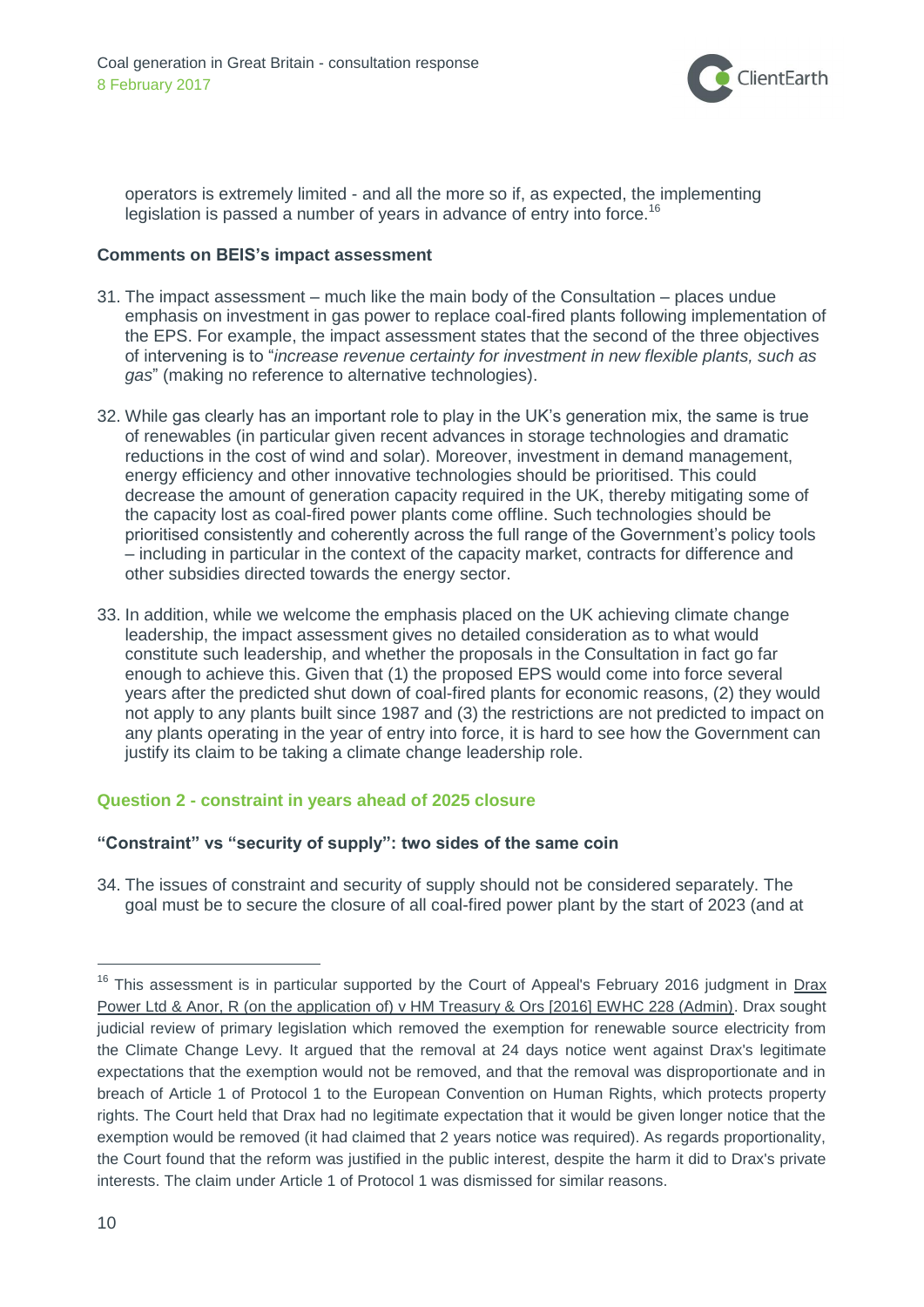

the very latest, by 2025). This final cut-off date is important to ensure certainty both for existing operators and for investors in alternative / innovative technologies.

- 35. We can see some merit in providing a degree of flexibility in the run-up to 2025.
	- a. As above, our strong recommendation is to implement the EPS from no later than the beginning of 2023. This could be combined with a time-limited security of supply mechanism applicable for the period running to the start of 2025. This possibility is considered further in response to question 3 below.
	- b. Alternatively, if the Government does decide to delay implementation of the EPS until the start of 2025, we agree that it would be sensible to impose a constraint in the years prior to 2025. This would have two benefits: first, bringing forward the date from which some of the benefits of full shutdown would be enjoyed; and second, all but removing the possibility of a "cliff-edge" occurring in 2025. This is considered further in the following paragraphs.
	- c. Regardless of which date is used for implementation of the EPS, the Government must extend the Carbon Price Support (**CPS**) at current levels beyond 2021 until coal has been successfully removed from the UK's generation mix.

#### **Implementing a pre-2025 constraint**

- 36. Assuming the EPS is not implemented until the start of 2025, any pre-2025 constraint could take a number of forms.
- 37. One relatively straightforward possibility would be to exclude coal-fired power plants from the capacity auctions for delivery in the period commencing 2022/2023 and in subsequent delivery periods – i.e. following their predicted shutdown under normal market conditions in accordance with BEIS's predictions. This could most simply be achieved by amending the Electricity Capacity Regulations 2014 and / or the Capacity Market Rules to exclude any coal capacity from these auctions. Alternatively, those instruments could be amended to introduce criteria equivalent to the chosen EPS (including the CCS requirement, as applicable) for any plants bidding for contracts in these auctions. Coal could potentially be retained in the T-1 auctions for delivery in 2022/2023, 2023/24 and 2024/25 to help ensure security of supply until 2025, if the Government's modelling shows that this is necessary.
- 38. We note that any such changes might require notification to and approval by the European Commission as amendments to the existing capacity market (on the assumption that EU State aid rules will remain applicable to the UK by the relevant date).
	- a. State aid rules generally require the Commission to be notified of alterations to existing aid schemes, i.e. to schemes that the Commission has already approved.<sup>17</sup>

<sup>17</sup> See Articles 1(b) and (c) and Article 2 of *Council Regulation (EU) 2015/1589 of 13 July 2015 laying down detailed rules for the application of Article 108 of the Treaty on the Functioning of the European Union,* available at: [http://eur-lex.europa.eu/legal](http://eur-lex.europa.eu/legal-content/EN/TXT/?uri=uriserv:OJ.L_.2015.248.01.0009.01.ENG)[content/EN/TXT/?uri=uriserv:OJ.L\\_.2015.248.01.0009.01.ENG.](http://eur-lex.europa.eu/legal-content/EN/TXT/?uri=uriserv:OJ.L_.2015.248.01.0009.01.ENG)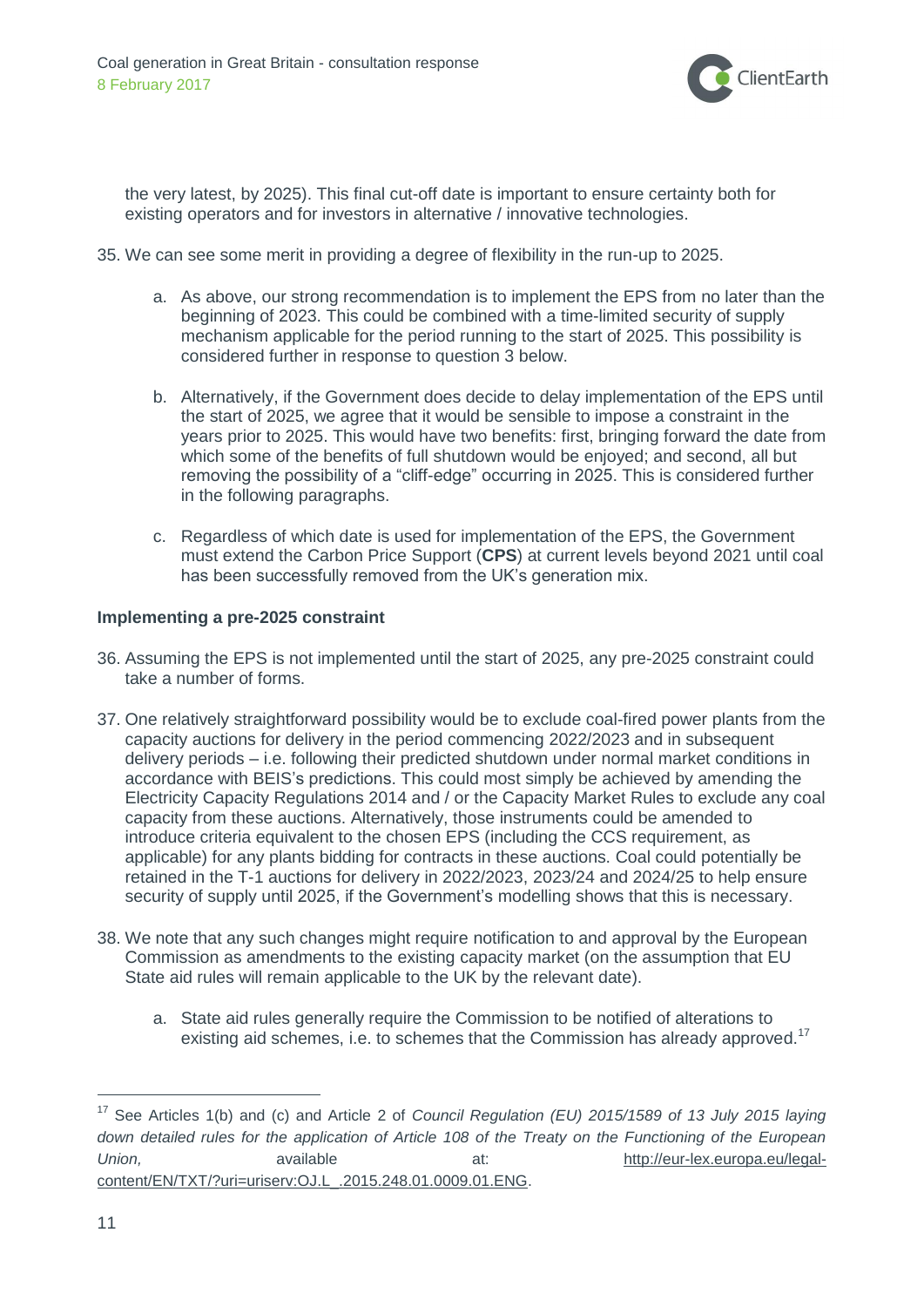

Alterations need to be notified if they are substantial (as opposed to being of a purely formal or administrative nature).<sup>18</sup>

- b. The UK has previously notified the Commission of its amendment<sup>19</sup> to the capacity market to introduce a "supplementary auction" for delivery in the years 2017/2018 this was clearly a substantial amendment. This amendment was approved by the Commission on 5 December 2016.<sup>20</sup>
- c. The amendment required to remove coal from (or introduce the EPS to) the T-4 would likely be considered a substantive amendment requiring notification - the Commission's original 2014 decision approving the capacity market made specific reference to the fact that it was technology-neutral, and introducing discrimination by technology could alter the assessment and so require re-notification.<sup>21</sup> At the very least, the UK Government would wish to engage in informal discussions with the Commission to determine whether re-notification was required.
- d. The Commission would be expected to approve any such modification to the capacity market. It is generally receptive towards measures taken in pursuit of environmental goals. In addition, it has moved in its Winter Package proposals towards requiring capacity mechanisms to include EPS in relation to new plants. It is therefore clearly sympathetic towards shutting coal. Moreover, consideration and approval of such an amendment by the Commission could help the UK set an important precedent for capacity mechanisms in other EU Member States.
- e. To ensure that approval is received in time for implementation in relation to the T-4 auction for delivery in 2022/2023, notification should be made as soon as possible.
- 39. It should be recalled that the European Commission has only granted the UK's capacity market State aid approval for a period of ten years, expiring in 2024. Assuming the continued applicability of State aid law following Brexit, the capacity market will require a fresh approval from the Commission if it is to be extended from 2024 onwards. The capacity market as outlined in this fresh notification should exclude coal at least from future T-4 auctions. Moreover, this re-notification could be brought forward to allow notification of the amendments to exclude coal from the T-4 auctions relating to 2022/2023 onwards to be made at the same time as the extension beyond 2024.<sup>22</sup> This would avoid the need for multiple notifications to the Commission.

<sup>18</sup> See for example Case T-151/11, *Telefónica de Espana SA v Commission,* para 62.

 $19$  The amendments are contained in the Electricity Capacity (Amendment) Regulations 2016, available at: [http://www.legislation.gov.uk/ukdsi/2016/9780111146774.](http://www.legislation.gov.uk/ukdsi/2016/9780111146774)

<sup>20</sup> The Commission's approval decision in case SA.44475 *– United Kingdom Supplementary Capacity*  Auction and a set of the set of the set of the set of the set of the set of the set of the set of the set of the set of the set of the set of the set of the set of the set of the set of the set of the set of the set of the

[http://ec.europa.eu/competition/state\\_aid/cases/265707/265707\\_1850846\\_123\\_2.pdf.](http://ec.europa.eu/competition/state_aid/cases/265707/265707_1850846_123_2.pdf)

<sup>21</sup> The Commission's approval decision in case SA.35980 *– United Kingdom electricity market reform – Capacity* and *market* is available at: [http://ec.europa.eu/competition/state\\_aid/cases/253240/253240\\_1579271\\_165\\_2.pdf.](http://ec.europa.eu/competition/state_aid/cases/253240/253240_1579271_165_2.pdf) See in particular paragraphs 129 and 145.

<sup>&</sup>lt;sup>22</sup> The UK Government could also, in principle, choose to re-notify the capacity market to the Commission at an early date, for example to take effect from 2022. This could allow it to achieve two goals in a single notification process: extending the functioning of the capacity market post-2024, and excluding coal from the T-4 auctions from 2022/2023.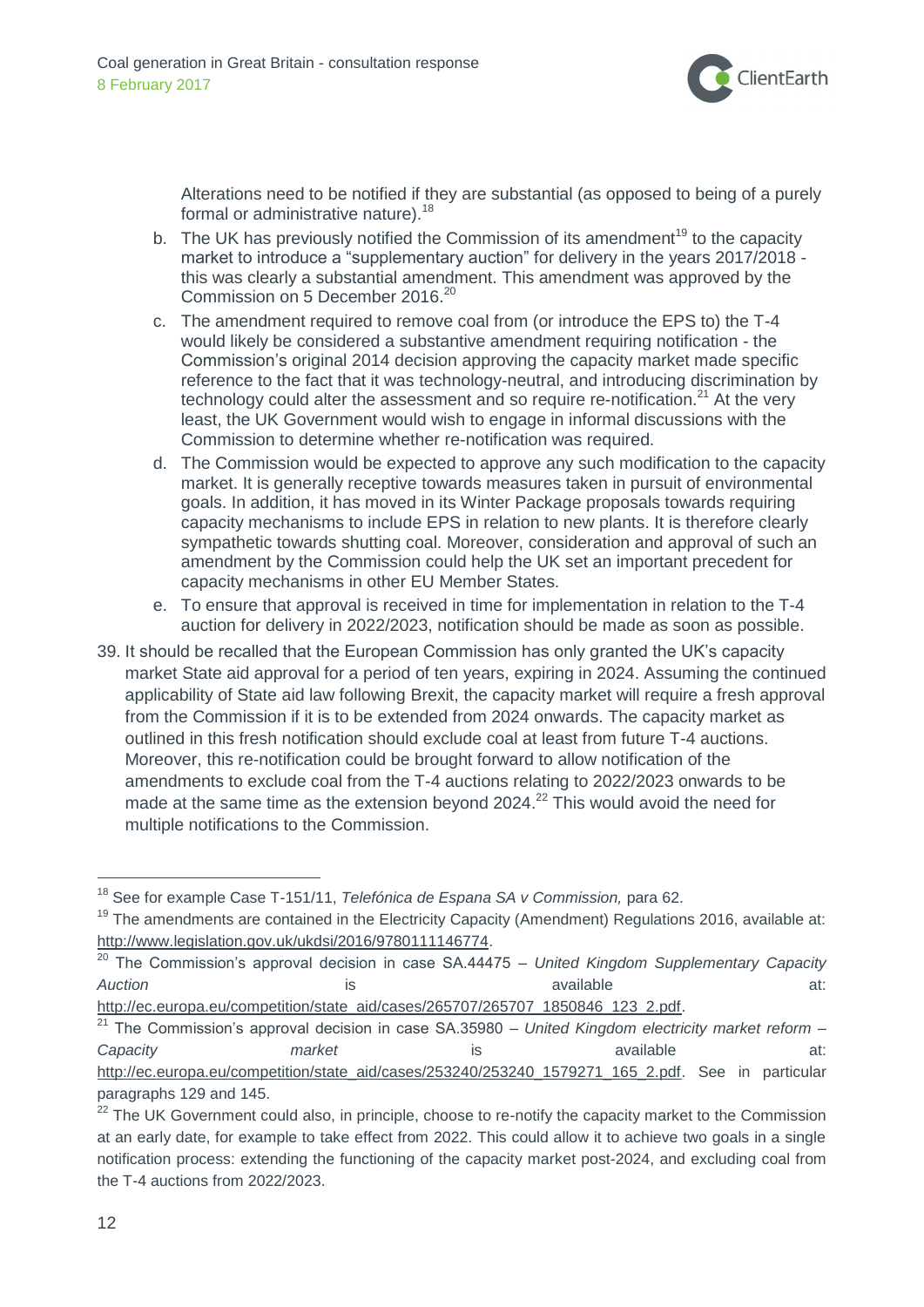

## **Extending the CPS at current levels**

- 40. In the 2016 autumn statement, the Chancellor of the Exchequer confirmed that the CPS would be frozen at £18 per tonne of CO2 until 2020. $^{23}$  The CPS has made a significant contribution to achieving the current relatively low levels of coal generation. If it were to be allowed to expire whilst coal plants remain in operation, coal would suddenly become significantly more profitable and it would be considerably easier for operators to continue to operate their existing coal plants.<sup>24</sup>
- 41. The Government must therefore extend the CPS at current levels at least until coal has been permanently removed from the UK's generation mix. This will act as a significant constraint on coal prior to implementation of the EPS, and should considerably reduce the risk of any "cliff-edge" occurring.

## **Question 3 - ensuring security of supply**

- 42. We agree with the suggestion in paragraphs 64 and 65 of the Consultation that there should be no security of supply provisions applicable post-2025. Any such provision would undermine any attempt to create certainty for operators and investors in alternative, low carbon energy solutions, with attendant negative impacts on the achievement of climate change and health goals.
- 43. However, as explained in response to questions 1 and 2 above, the EPS should be implemented no later than the start of 2023. In this instance, it may be appropriate to include time-limited security of supply provisions, in force from 2023-2025.
- 44. One possible form for such a security of supply provision would be to allow coal plants a derogation from the EPS to the extent that they succeed in winning contracts in the T-1 auctions for delivery in 2022/2023, 2023/2024 and / or 2024/2025.<sup>25</sup> The T-4 auctions for delivery in these years should have procured sufficient alternative capacity to replace the retiring coal plants. This means that the derogation for coal plants in the T-1 auction would allow coal plants to continue functioning beyond 2022 only to the extent that there is a genuine and unforeseen security of supply emergency in the period from 2023-2025. There should be a limit placed on running hours for any coal plants making use of such a derogation, to ensure that they are only relied upon to alleviate security of supply concerns and not to provide baseload generation capacity. There should also be no provision allowing for the extension of this derogation beyond the 2024/2025 delivery period.
- 45. It should be possible to design this security of supply provision in such a manner that no amendments to the Electricity Capacity Regulations 2014 or Capacity Market Rules are required to implement it: the derogation can instead be contained in the legislation

<sup>&</sup>lt;sup>23</sup> See for example: https://www<u>.carbonbrief.org/autumn-statement-2016-climate-energy-announcements</u>.

A more detailed explanation of the significance of the CPS is available at: [https://sandbag.org.uk/project/why-does-the-carbon-price-support-matter/.](https://sandbag.org.uk/project/why-does-the-carbon-price-support-matter/)

 $25$  This derogation would not be extended to include coal plants winning contracts in the T-4 auction for delivery in these periods, since this would merely encourage investment in modernizing the existing coal plants that are due to be phased out.